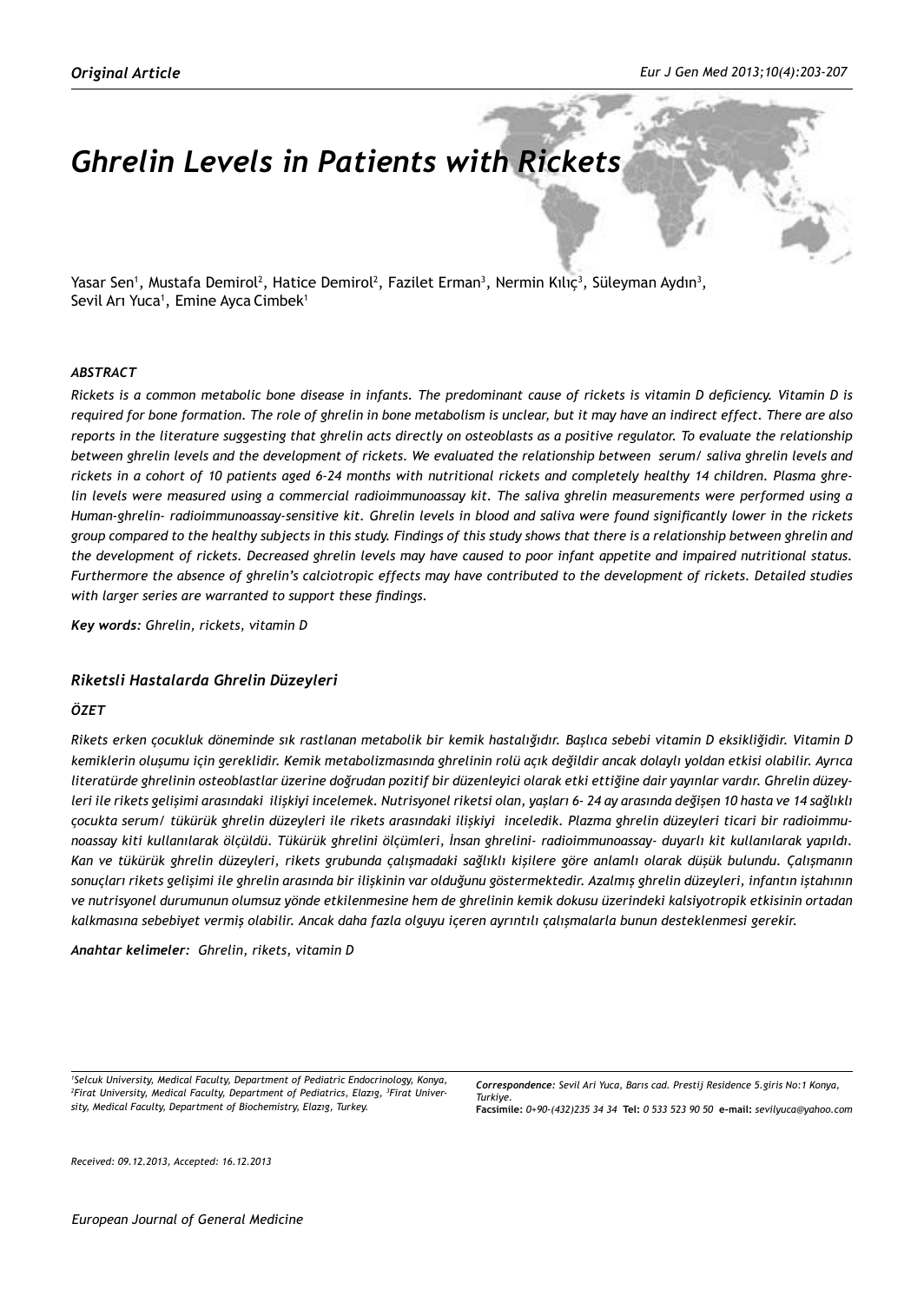# **INTRODUCTION**

Vitamin D plays a role in calcium homeostasis and in the development and maintenance of bone; it is required for the prevention of rickets, the optimization of peak bone mass, and the prevention of bone loss, and it may reduce the risk of osteoporosis-related fractures. Vitamin D aids in the mineralization of the organic matrix in bone and mediates the release of calcium and phosphate from bone to achieve mineral homeostasis (1). Rickets is a common metabolic bone disease in infants, leading to defects in bone mineralization. Vitamin D deficiency is the most common cause of nutritional rickets; a vitamin D level <20 ng/mL is defined as vitamin D deficiency (VDD). Until recently, rickets posed an important health problem in Turkey; however, its incidence decreased with the use of vitamin D prophylaxis (2, 3).

Ghrelin is a growth hormone secretagogue, and promotes bone formation (4). It is produced in and secreted mainly from the stomach, and has a variety of regulatory functions both in the brain and peripheral tissues. Emerging evidence indicates that ghrelin stimulates appetite, promotes adipogenesis, decreases energy metabolism, improves cardiovascular function, and stimulates the release of prolactin and cortisol (5, 6). Therefore, ghrelin may have an indirect effect on bone metabolism, although its exact role remains unknown (7). The role of ghrelin in the development of rickets has not yet been investigated. To date, there are no studies on ghrelin levels in patients with rickets. This study aims to investigate the relationship between plasma/saliva ghrelin levels and rickets.

# **MATERIALS AND METHODS**

The study was approved by the Ethical Committee of Fırat University Faculty of Medicine and written informed consent was obtained from the parents of all participants. Twenty-four 6- to 24-month-old infants whose body weight and height were between the 3rd and 97th percentiles were included in the study. Group I included 10 patients with nutritional rickets and group II consisted of 14 healthy controls. Patients in both groups were selected in the same seasonal period among infants living in the same geographic environment, whose exposure to sunlight were similar. A systemic physical examination was performed on the study and control groups; both groups were tested for the presence of

rickets and the diagnosis was biochemically confirmed my measuring calcium, phosphorus, alkaline phosphatase (ALP), magnesium, parathyroid hormone (iPTH), and 25-hydroxy vitamin D [25(OH)D] levels. Serum and saliva samples were obtained from all participants to measure ghrelin levels. All infants were categorized with diagnostic codes corresponding to rickets, vitamin D deficiency, hypovitaminosis D, osteomalacia, genu varum, genu valgum, craniotabes, hypocalcaemia, hypocalcaemic seizure, and tetany. Vitamin D deficiency was defined as a serum 25(OH) D level <20 ng/mL, and vitamin D insufficiency as 21–29 ng/mL. Exclusion criteria were non-nutritional causes of rickets, vitamin D metabolism disease due to genetic disorders, and hypophosphatemic rickets.

Ghrelin levels were measured over a 24-h period in both groups given three meals per day at specified times. Unstimulated saliva (5 mL) from the patients with rickets and control groups waswere collected using the previously published method (8, 9). Ghrelin levels were measured using HPLC method. Plasma ghrelin levels were measured using a commercial radioimmunoassay (RIA) kit (total ghrelin [Cat. No. GHRT-89HK]; acylated ghrelin [Cat. No. GHRA-88HK]; Linco Research, St Louis, MO, USA) according to the manufacturer's instructions. Saliva ghrelin measurements were performed using a Human-ghrelin-RIA-sensitive kit (Karlsruhe, Germany), Statistical analysis was performed using SPSS (version15.0, Chicago, IL, USA) for Windows. Correlations between two variables were tested by Pearson's correlation coefficient. The results were expressed as mean ± SD; p<0.05 was considered statistically significant. The statistical significance of differences between the study group and the controls was estimated by one-factor analysis of variance (ANOVA).

The authors have complied with the World Medical Association Declaration of Helsinki regarding ethical conduct of research involving human subjects and/or animals.

# **RESULTS**

Characteristics and biochemical values of both groups are shown in Table 1. Group I included three female and seven male patients with rickets, with an average age of  $9.7\pm3.7$  months. The control group included six female and eight male healthy volunteers with an average age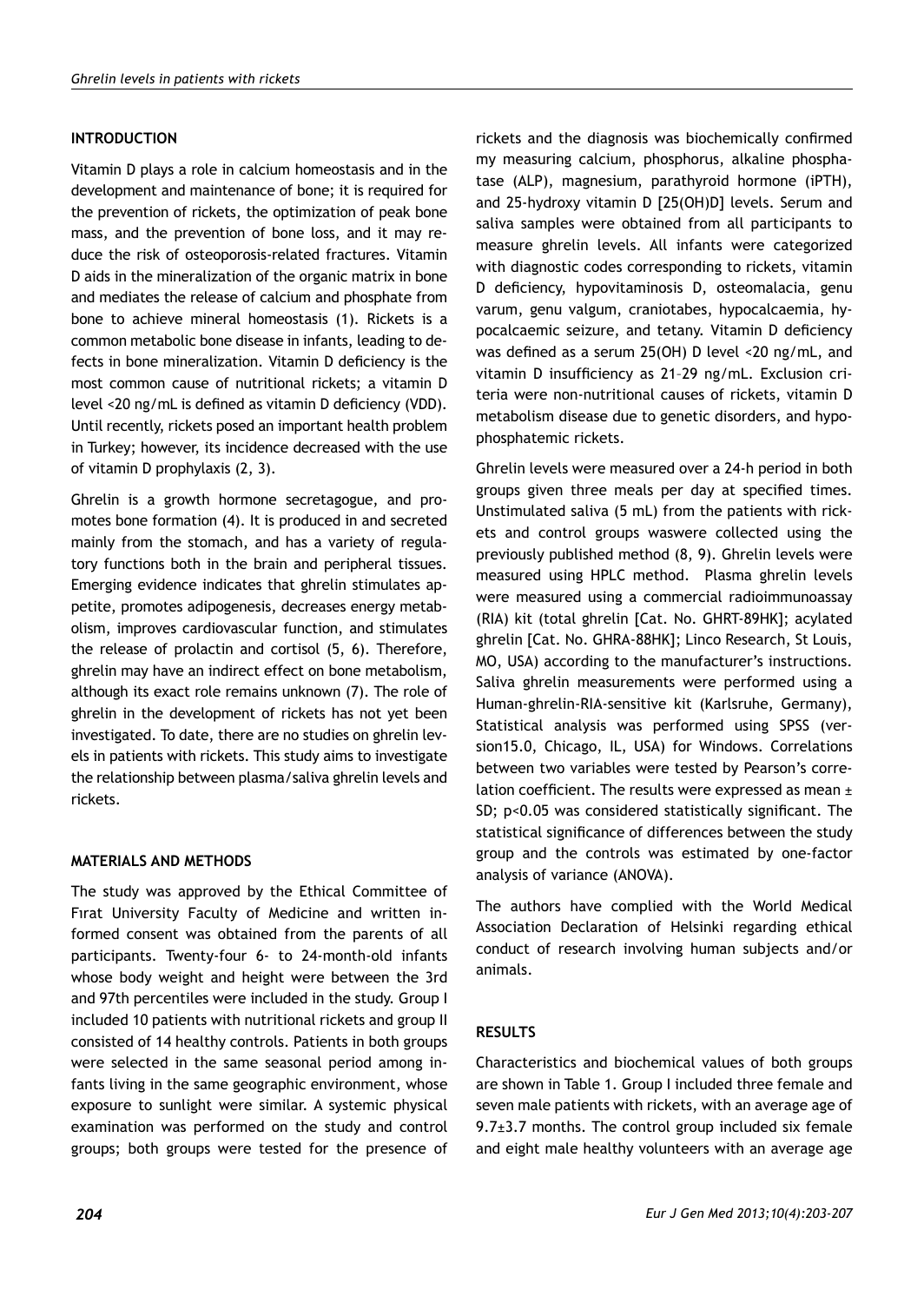*Table 1. Characteristics of voluntary participants in both groups*

|                        | <b>Rickets</b> | Control         | p value |
|------------------------|----------------|-----------------|---------|
| Gender<br>(girls/boys) | 3/7            | 6/8             | 0.67    |
| Age (month)            | $9.7 + 3.7$    | $8.6 \pm 3.7$   | 0.51    |
| Weight (kg)            | $15.9 \pm 3.2$ | $11.0 + 2.2$    | 0.20    |
| Height (cm)            | $90.0 + 26.9$  | $78.8 \pm 20.4$ | 0.26    |

of 8.6±3.7 months. Age, weight, and height were not significantly different between the groups. There was no significant difference with regards to serum phosphorus and urine calcium excretion levels; however, there was a statistically significant difference in serum calcium, ALP, iPTH, and 25(OH)D levels between the two groups (p<0.05). Ghrelin levels in plasma and saliva were significantly lower in the rickets group compared to healthy controls (p≤0.001) (Table 2).

## **DISCUSSION**

There is a median fatty acid side chain on the ghrelin peptide which is required for the binding and activation of the classical ghrelin receptor. The post-translational acylation has been shown to occur independently of the proteolytic processing of the ghrelin peptide (10). The hydroxyl group of serine-3 is acylated with an n-octanoic acid or another medium-chain fatty acid, and ghrelin acylation is entirely unique to ghrelin and is required to activate the ghrelin receptor (11), the latter is referred to as active ghrelin. Non-octanoylated ghrelin does not activate type 1a GH secretagogue receptor (12, 13), and it is presumed to be inactive (11). The results of our study showed a negative correlation between ghrelin levels and rickets. In children with rickets, both active and inactive ghrelin levels in saliva and plasma were significantly lower than in the control group. Skeletal development consists of chondrocyte differentiation, longitudinal bone growth, and remodeling (14). A previous study suggested that ghrelin may have a significant role in regulating chondrocyte metabolism in the growth plate (15). Ghrelin produced by chondrocytes may influence, via an autocrine/paracrine pathway, the synthesis of factors that selectively promote osteogenesis; alternatively, ghrelin may modulate the biosynthesis of eicosanoids in cartilage (11). Similar effects have been shown in teeth formation. It has been shown that acylated ghrelin derived from chondrocytes plays an important role in chondrocyte cell biology. The expression of GHS-R1 in rat osteoblasts has been reported, indicating that ghrelin stimulates cell proliferation and differentiation. In addition, ghrelin directly promotes bone formation mediated by GHS-R1a in vivo and in vitro, and increases bone mass density in vivo; thus ghrelin is a positive regulator of osteoblasts (16). Furthermore ghrelin promotes insulin like growth factor I formation.

The data presented suggest that ghrelin signaling may be essential for normal in humans; ghrelin is a growth hormone secretagogue. Previous studies have reported a significant stimulation of osteoblast proliferation and an increased ALP activity in osteoblasts in response to ghrelin (7, 17, 18). Ghrelin stimulates growth hormone secretion both in vivo and in vitro, and may therefore have a positive effect on bone. There is also evidence for direct effects of ghrelin on bone (19). Conversely, absence of ghrelin has negative effects on bone health.

| Rickets (n:10)     | Control (n:14)      | p value |  |  |  |
|--------------------|---------------------|---------|--|--|--|
| $8.3 \pm 1.3$      | $10.1 \pm 0.8$      | 0.001   |  |  |  |
| $4.4 \pm 1.2$      | $4.9 \pm 1.1$       | 0.34    |  |  |  |
| 848±296            | $261 \pm 34$        | 0.029   |  |  |  |
| 218.02±72.46       | $38.38 \pm 4.75$    | 0.007   |  |  |  |
| $27.57 \pm 4.51$   | $83.14 \pm 9.55$    | < 0.001 |  |  |  |
| $0.02 \pm 0.02$    | $0.04 \pm 0.02$     | 0.243   |  |  |  |
| $23.87 \pm 1.64$   | $68.93 \pm 5.15$    | 0.001   |  |  |  |
| $24.20 \pm 2.21$   | $71.33 \pm 5.15$    | <0.001  |  |  |  |
| $117.18 \pm 18.26$ | $666.14 \pm 193.73$ | 0.001   |  |  |  |
| $101.10 \pm 3.76$  | $606.14\pm77.76$    | < 0.001 |  |  |  |
|                    |                     |         |  |  |  |

*Table 2. Comparison of biochemical parameters of patients with rickets and the control group*

*Alkaline phosphatase activity=ALP*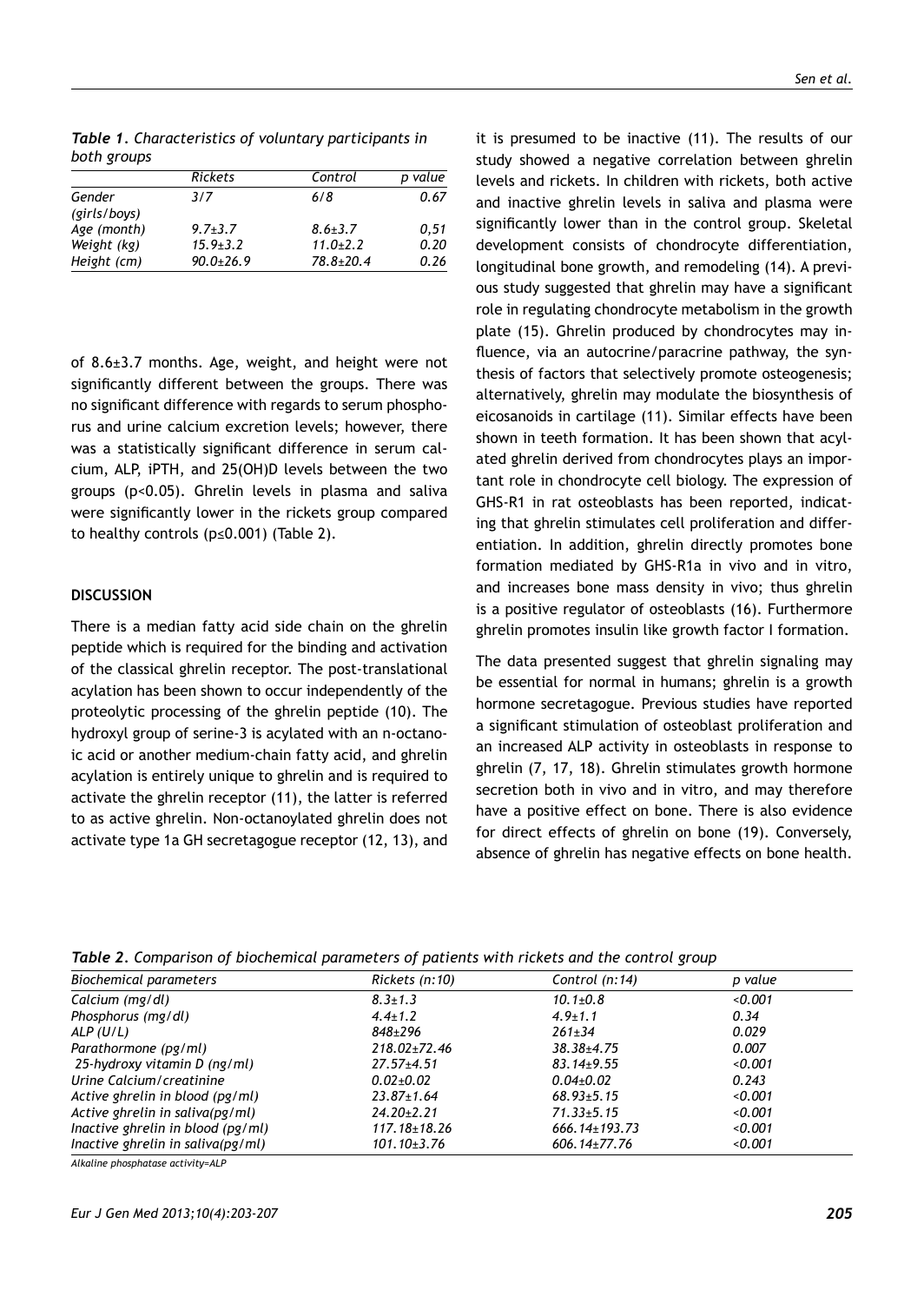Bone loss as a result of ghrelin pool opening was shown in the organisms that had undergone gastrectomy (20). Lehto-Axtelius et al. (21) showed that gastrectomy/ fundectomy were associated with tibial trabecular bone loss and with reduced bone volume in both tibia and calvaria. Gastrectomy-evoked osteopenia can be reproduced by selective resection of the acid-producing part of the rat stomach.

Rickets is a childhood disease characterized by defective mineralization of growth plates and osteoid tissue in association with general osteopenia (22). Vitamin D deficiency is the predominant cause of rickets. It is associated with an increase in osteoblastic activity and possibly with serum adiponectin levels. Serum adiponectin levels have been found to be increased in rickets, and are thought to be the cause of increased osteoblastic activity (23- 25).

A previous study has shown that ghrelin is a direct positive osteoblast regulator through the direct stimulation of bone formation (7). However, no previous studies have assessed ghrelin levels in patients with rickets. The reason of the lower ghrelin levels in patients with rickets compared to controls remains unknown; it may be due to the disease or an accompanying condition. In this study, it was not possible to determine the level of ghrelin in bone and its effect, as ethical. Ghrelin deficiency in rickets may be similar to that seen in patients undergoing gastrectomy. The positive effect of ghrelin on bone tissue was eliminated in those patients. Ghrelin deficiency may have contributed to the development of rickets in our patients in a similar way.

In conclusion, this is the first study investigating the relation between serum ghrelin and rickets. The results of the study indicate that serum ghrelin levels were decreased in patients with rickets. Decreased ghrelin levels may have caused to poor infant appetite and impaired nutritional status. Furthermore the absence of ghrelin's calciotropic effects may have contributed to the development of rickets. The role of ghrelin in the regulation of bone metabolism is still largely unknown and future studies are required to better understand the relationship between ghrelin and bone.

#### *REFERENCES*

- *1. Cranney A, Horsley T, O'Donnell S, et al. Effectiveness and Safety of Vitamin D in Relation to Bone Health. Evidence Report/Technology Assessment No. 158 (Prepared by the University of Ottawa Evidence-based Practice Center (UO-EPC) under Contract No. 290-02-0021. AHRQ Publication No. 07-E013. Rockville, MD: Agency for Healthcare Research and Quality. August 2007.*
- *2. Ozkan B. Nutritional rickets. J Clin Res PediatrEndocrinol 2010;2(4):137-43.*
- *3. Hatun Ş, Ozkan B, Bereket A. Vitamin D deficiency and prevention: Turkish experience. ActaPaediatr 2011;100(9):1195-9.*
- *4. Olney R. Regulation of bone mass by growth hormone. Med Pediatr Oncol 2003;41:228–34.*
- *5. Choi K, Roh SG, Hong YH, et al. The role of ghrelin and growth hormone secretagogues receptor on rat adipogenesis. Endocrinology 2003;144:754–9.*
- *6. Broglio F, Arvat E, Benso A, et al. Endocrine and non-endocrine actions. J Pediatr Endocrinol Metab 2002;15:1219– 27.*
- *7. Fukushima N, Hanada R, Teranishi H, et al. Ghrelin directly regulates bone formation. J Bone Miner Res 2005;20(5):790-8.*
- *8. Aydin S, Halifeoglu I, Ozercan I. et al. A comparison of leptin and ghrelin levels in plasma and saliva of young healthy subjects. Peptides 2005;26:647-52.*
- *9. Aydin S, Ozercan HI, Aydin S, et al. Biological rhythm of saliva ghrelin in human. Biol Rhythm Res 2006; 37:169-77.*
- *10. Zhu X, Cao Y, Voodg K, Steiner DF. On the processing of proghrelin to ghrelin.J Biol Chem 2006;281:38867–70.*
- *11. Kojima M, Hosoda H, Date Y, Nakazato M, Matsuo H, Kangawa K. Ghrelin is a growth-hormone-releasing acylated peptide from stomach. Nature 1999;402:656–60.*
- *12. BednarekMA, Feighner SD, Pong SS, et al. Structure–function studies on the new growth hormone-releasing peptide, ghrelin: minimal sequence of ghrelin necessary for activation of growth hormone secretagogue receptor 1a. J Med Chem 2000;43:4370–6.*
- *13. Hosoda H, Kojima M, Matsuo H, Kangawa K. Ghrelin and des-acyl ghrelin: two major forms of rat ghrelin peptide in gastrointestinal tissue. Biochem Biophys Res Commun 2000;279:909–13.*
- *14. Arvat E, Maccario M, Di Vito L, et al. Endocrine activities of ghrelin, a natural growth hormone secretagogue (GHS), in humans: Comparison and interactions with hexaline, a nonnaturalpeptidyl GHS, and GH-releasing hormone. J Clin Endocrinol Metab 2001;186:1169–74.*
- *15. McKee KK, Tan CP, Palyha OC, et al. Cloning and characterization of two human G protein-coupled receptor genes (GPR38 and GPR39) related to the growth hormone secretagogue and neurotensin receptors. Genomics 1997;52: 223–9.*
- *16. Okumura H, Nagaya N, Enomoto M, Nakagawa E, Oya H, Kangawa K. Vasodilatory effect of ghrelin, an endog-*